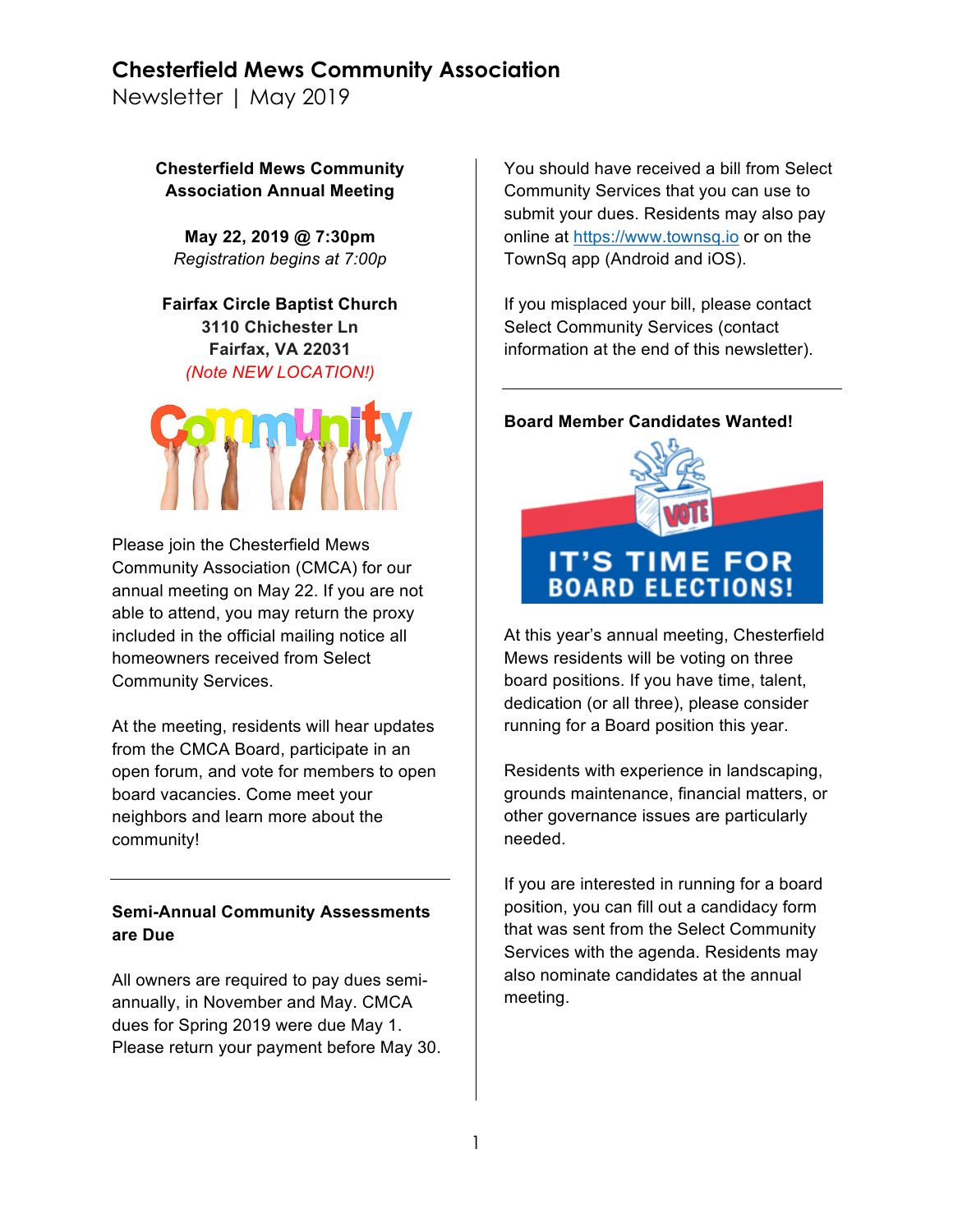Newsletter | May 2019

## **Playground/Tennis Courts Lock – Where are You?**



The lock to the Chesterfield Mews common area has been taken several times in the last year, resulting in additional costs to the neighborhood and many

disappointed neighbors. The Board is not aware as to whether it was removed by a resident or someone external to the community. Removing the lock from the common area leaves this community amenity vulnerable to passers-by on the trail and neighboring communities. For the sake of your fellow residents, please do not remove or modify the lock in any way.

### **Community Roads Paving Update**



The Board of Directors has recently contracted with a vendor, J2 Engineering, to

assist with the procurement of a paving company to perform major maintenance of the asphalt pavement in our neighborhood. This is an important step in implementing the board's plan to carry out the pending repair, resurfacing, and repainting and marking of the roads, curbs, sidewalks, and parking areas within the community. Guysborough Drive along the entrance to the community is not included in this scope as this road is owned by the County. The paving project will include all other roads in the Community.

The re-paving project is expected to commence in late Summer/early Fall 2019. If you have any questions about this process, please attend the annual meeting on May 22 or submit a question to the CMCA Board through www.inthemews.com.

#### **Ross Bankson, 1942 – 2019** *An Original Chesterfield Mews Homeowner*

Ross Rodby Bankson, distinguished writer, Vietnam veteran, and beloved member of the community, passed away in January. An original homeowner, Ross moved to Chesterfield Mews in 1978 with his wife Yvonne (1941 – 2003). They raised four kids together in the neighborhood.

Ross grew up in the Foreign Service, living abroad in Japan, Indonesia, and Taiwan. By age 15 he was writing his own column for the *China Post* in Taipei. After a brief return to the United States to attend the University of Maryland, Ross joined the Navy in 1964 and served aboard an ammunition ship in the South China Sea as an officer during the Vietnam War. He would meet Yvonne while stationed in Saigon. They married in Hong Kong in 1971 and eventually settled down in Fairfax, where Ross went on to work for the *Washington Post*, the National Geographic Society, and the U.S. Agency for International Development.

For 40 years Ross resided quietly at the bottom of Eakin Park Court as good citizen and neighbor. He participated in cleanup days, served on the CMCA Board, and wrote the newsletter for a stint. In his leisure, Ross continued his seafaring days on the Chesapeake as captain of his own sloop. Ever quick with a joke, a neat fact, or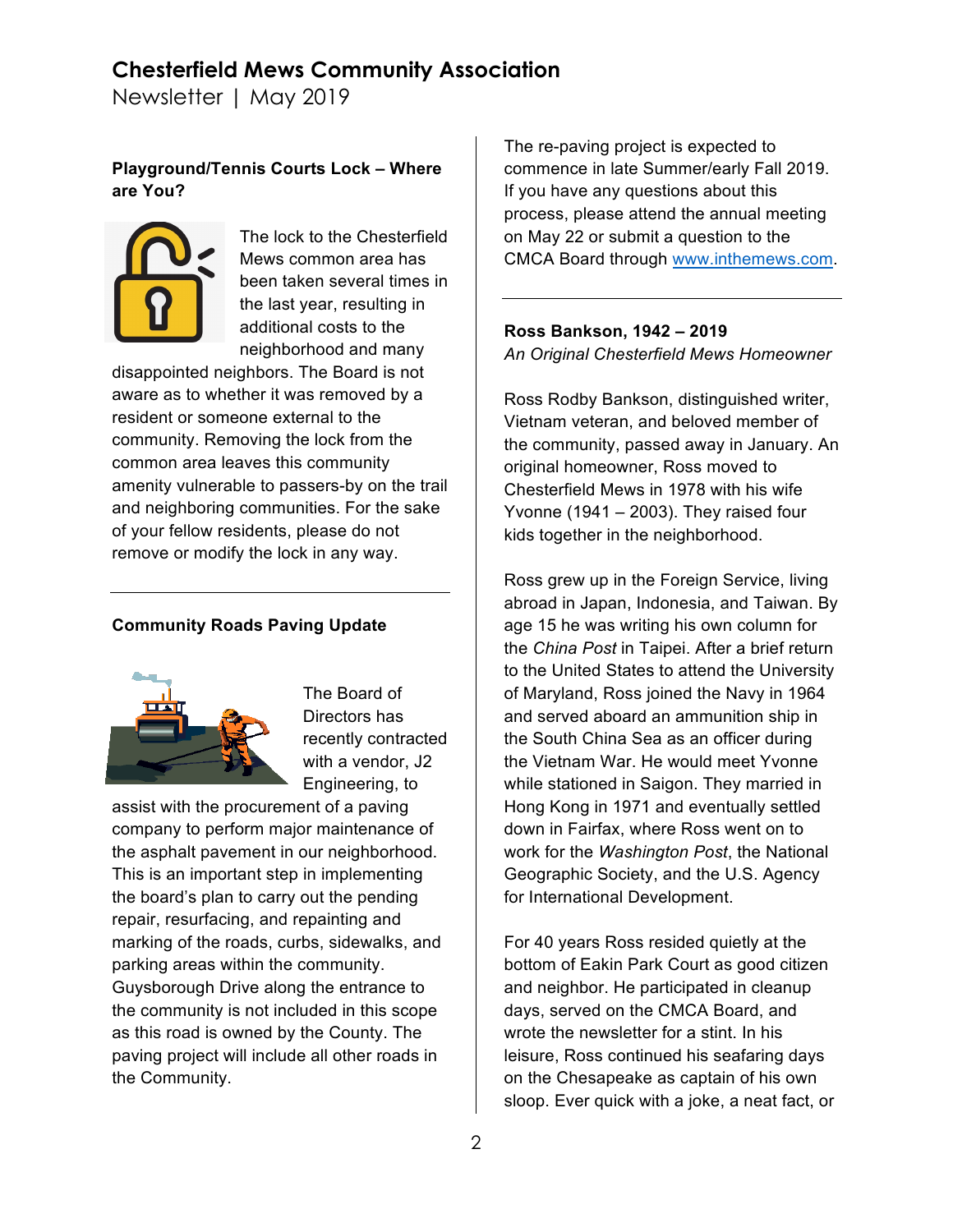Newsletter | May 2019

exaggerated antics, Ross loved to entertain his grandchildren. He was close with his neighbors, too, though he generally wasn't one for small talk or social gatherings. More Bến Tre than Beltway, Ross preferred to do his socializing abroad, meeting new people and continuing to seek adventure well into his 70s. He will be missed.

A full obituary can be found in the *Washington Post* online. Ross will be laid to rest with Yvonne at Arlington National Cemetery this summer. For details please contact the family.

> **Save the Date! Fourth of July Neighborhood Party**



Come celebrate America's birthday with your fellow neighbors and friends! The CMCA Social Committee will host a cookout on the grassy common area in between lower Eakin Park Ct. and lower Readsborough, starting at 2:00pm. Feel free to bring a favorite food or dessert to share. There will be games and fun!

**Date:** Thursday, July 4, 2019 **Time:** 2:00pm **Location:** Grassy Common Area between Lower Eakin Park Ct and Lower Readsborough Ct.

### **Neighborhood Volunteers Wanted!**



Would you like to play a leadership role in your community? There are many opportunities to contribute to Chesterfield Mews outside of running for a Board of Directors position. Please take a look at the following volunteer positions and consider signing up.

Positions available include Welcome Committee, Social Committee, aMewsments Coordinator, and more!

Please sign up at the following link: https://bit.ly/2Z4cZo8

#### **Pick it up, it won't bite!**



Over the winter, we experienced several episodes of unusually strong winds. Some of these occurred on trash collection days. As a result, lighter pieces of

trash – paper items, plastic bags, bottles or cans – were blown throughout the community. In some cases, they came to rest beside your patio fence or in your landscaping. In other cases, they traveled to the periphery of the community where they lodged in the bushes. Now that the weather is improving, please keep an eye out for litter as you walk the community, and pick it